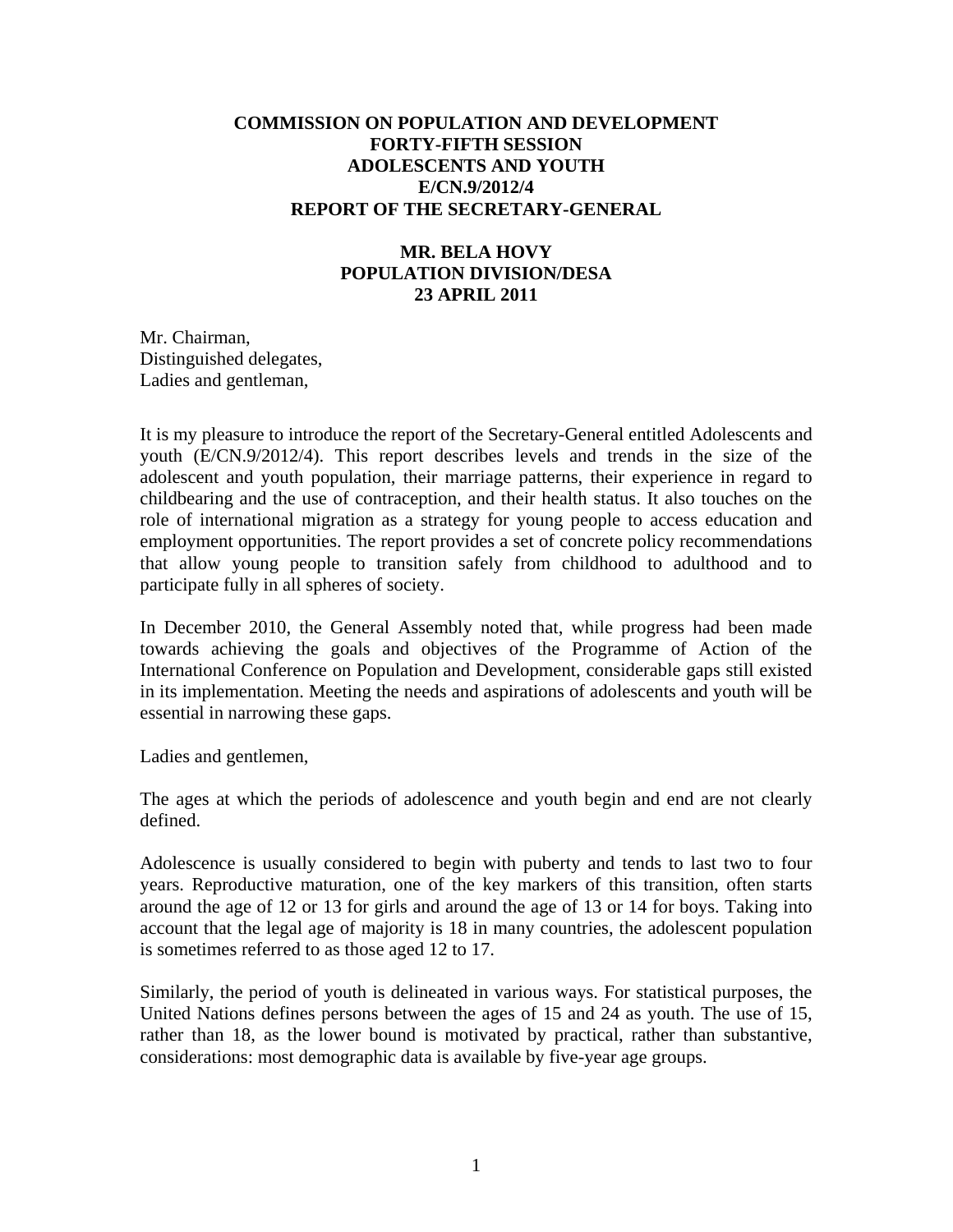To capture both adolescence and youth, the report of the Secretary-General generally targets the age group 12 to 24. However, slightly different age groups have also been used in the report when dictated by data limitations.

Globally, the population of adolescents and youth is at an all time high. Currently, our world counts an estimated 1.6 billion young people, including 721 million adolescents aged 12 to 17 and 850 million youth aged 18 to 24. Over the next 30 years, the global number of young people is projected to remain relatively stable.

It should be noted that a stabilisation in the population of young people is by no means certain.

In particular, small changes in fertility lead to very different outcomes.

For example, if we assume that women will have, on average, not 2.0 children but 2.5 children, the population aged 10 to 24 increases from 1.9 billion now to 2.3 billion by 2040. Conversely, if we assume that women will have, on average, not 2.0 children but only 1.5 children, the population aged 10 to 24 declines from 1.9 billion now to 1.5 billion persons by 2040.

The difference between the high scenario, based on 2.5 children per woman, and the low scenario, based 1.5 children per woman, represents 800 million young people by 2040.

Mr. Chairman,

For adolescent women, early pregnancy and childbearing are associated with higher risks of morbidity and mortality, particularly in developing countries. Preventing early marriages and avoiding high-risk childbearing among adolescents are two key objectives of the ICPD Programme of Action.

Regarding early marriage, the proportion of young people who have been ever married or living in a consensual union has been steadily decreasing.

The global percentage of ever married women aged 15 to 19 fell from 18 per cent in 1990 to 15 per cent in 2005, reflecting declines that were evident in most world regions.

Regional differences in the prevalence of early marriage are striking, however. In Africa in 2005, 24 per cent of all women aged 15 to 19 had been married. In contrast, in developed countries, only 4 per cent of all women aged 15 to 19 had been married.

As regards childbearing among adolescents, there is also some good news. The adolescent birth rate, that is the number of births per 1,000 women aged 15 to 19, dropped from 71 in 1990 to 56 in 2008.

Here again, progress has been uneven. In Africa, the adolescent birth rate was 101, almost double the global average. The African continent is not only recording the highest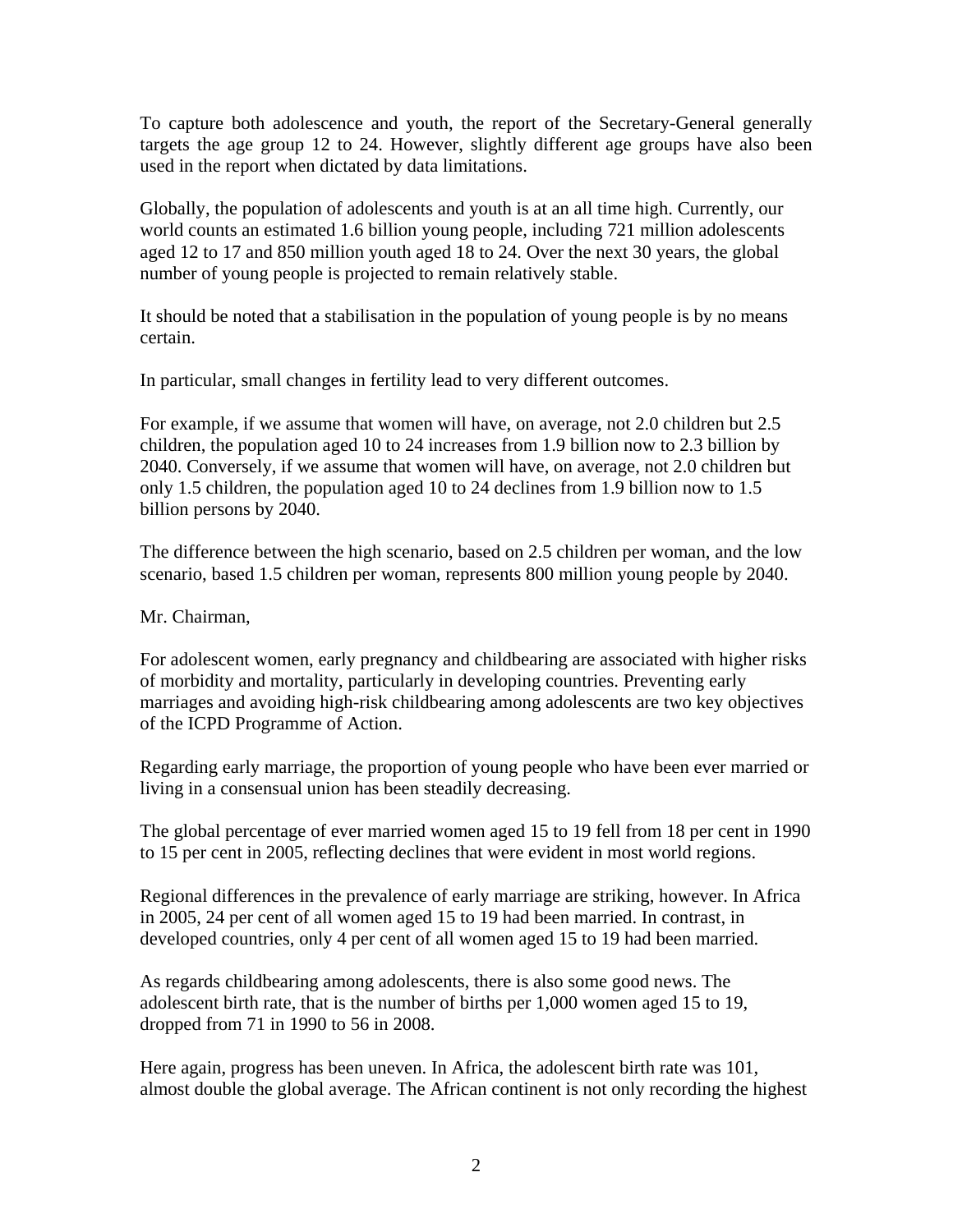adolescent birth rate, it is also reporting the smallest gain in reducing adolescent pregnancies since 1990.

One crucial way to reduce the number of adolescent pregnancies is by protecting and promoting the rights of adolescents to reproductive health education, information and care, including family planning.

Recent surveys conducted in developing countries indicate that among currently married women aged 15 to 19, 56 per cent wish to have a child or are intentionally pregnant, 20 per cent are using contraception, while the remaining 24 per cent do not wish to get pregnant, but are not using any form of contraception, implying that their need for contraception is unmet. For married women aged 20 to 24, the unmet need for family planning is somewhat lower, namely 21 per cent.

Regional differences in the unmet need for family planning are quite small. For women aged 15 to 19, the unmet need for family planning varies from 22 per cent in Latin America and the Caribbean to 25 per cent in Asia. For women aged 20 to 24, the unmet need fluctuates between 17 per cent in Latin America and the Caribbean and 22 per cent in Africa.

## Mr. Chairman,

Adolescence is generally the healthiest period in life. Yet, the transition from childhood to adulthood is also a period when unhealthy behaviours are being developed, including tobacco use, physical inactivity, unhealthy diets and the harmful use of alcohol.

Death rates among young males are often significantly higher than for young females. Male adolescents and young men are particularly vulnerable to injuries, especially road traffic injuries, homicides and suicides.

In Africa and South Asia, mortality among young women exceeds that of young men, however.

In Africa, high levels of maternal mortality and the prevalence of HIV/AIDS are largely responsible for higher mortality among young women. In South Asia, early marriage, early childbearing and insufficient access to health services are the main causes for the relatively high mortality among adolescent and young women.

Given the large regional variations in the major causes of death among adolescents and youth, the report presents a wide array of interventions in order to reduce mortality and morbidity at young ages.

The report also briefly touches on young international migrants. In 2010, the world counted an estimated 214 million international migrants. Some 35 million international migrants, 16 per cent of the total, were between the age of 10 and 24. Young people migrate for a number of reasons. They may accompany their parents or reunite with them.